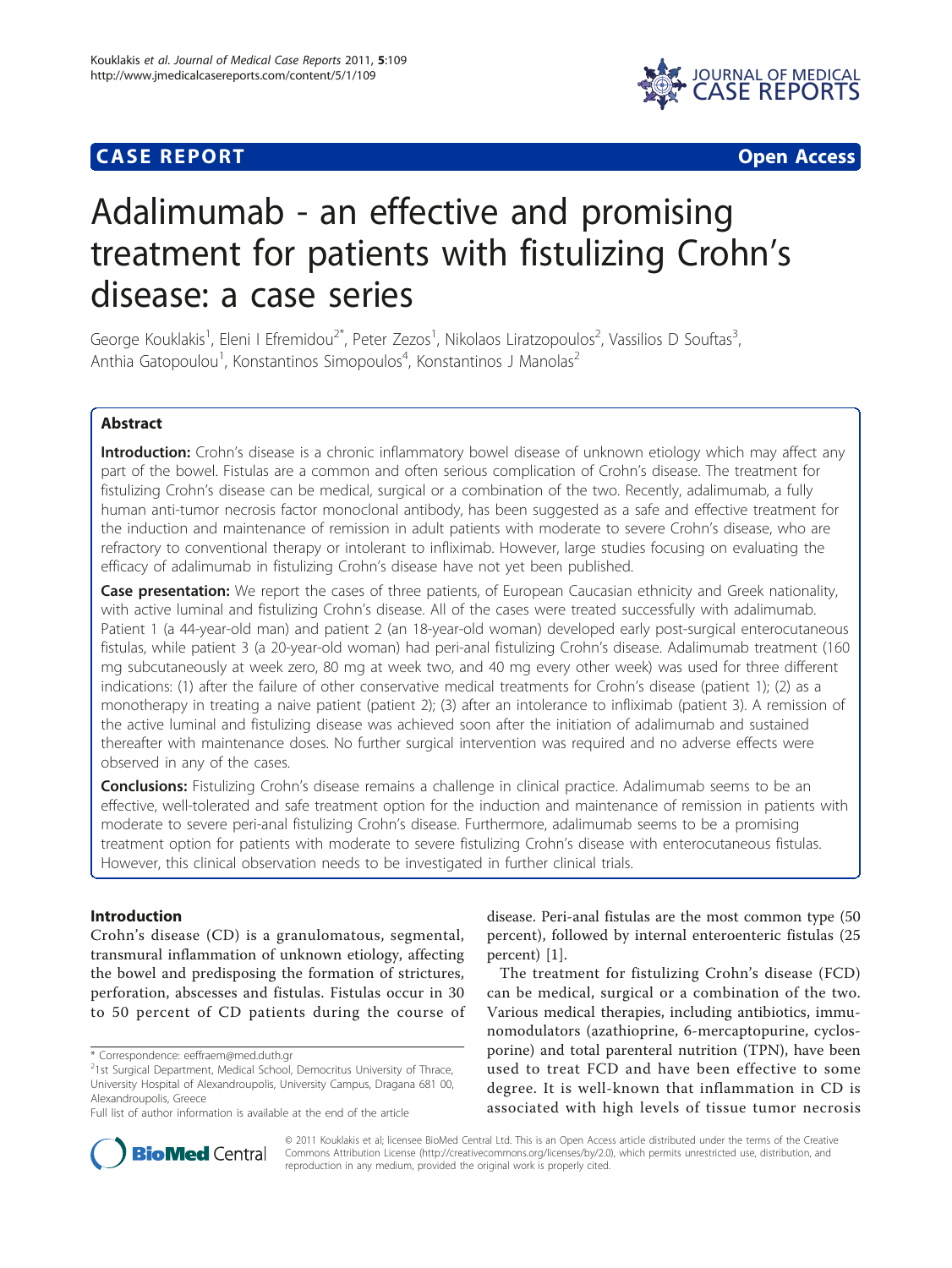factor-a (TNF-a) expression, and therapies directed against this cytokine have recently become the focus of interest. Infliximab, a chimeric (75 percent human and 25 percent murine) immunoglobulin  $G_1(IgG_1)$  monoclonal antibody against TNF-a, is the prototype anti-TNF-a agent shown to be efficacious in both the induction and maintenance of fistula closure in approximately twothirds of patients and has now become the cornerstone of medical therapy for FCD [[2\]](#page-5-0). However, some patients with FCD are refractory or intolerant to this agent. Recently, adalimumab (D2E7/Humira®, Abbott Laboratories), a fully humanized, subcutaneously-delivered immunoglobulin  $G_1(IGG_1)$  monoclonal antibody, which binds with high affinity and specificity to TNF but not to lymphotoxin, has been proven to be a safe and effective treatment for the induction and maintenance of remission in adult patients with moderate to severe CD (luminal and/or fistulizing), who are refractory to conventional therapy or intolerant to infliximab [[3](#page-5-0)-[5\]](#page-5-0).

In the ACCENT II trial, Sands et al. evaluated and proved the efficacy of infliximab as a maintenance therapy for CD patients with fistulas [[2\]](#page-5-0). Although previous studies which evaluated adalimumab included patients with FCD [[3-5\]](#page-5-0), there is one study published by Hinojosa et al. that clearly demonstrates the efficacy of adalimumab treatment in patients with luminal and/or FCD [[6](#page-5-0)]. There is also published data about the efficacy of anti-TNF therapy, including adalimumab, in the subgroup of patients with peri-anal FCD [[7,8\]](#page-5-0).

In this case series, we describe our experience with adalimumab in the treatment of three adult patients with FCD that resulted in rapid fistula closure and sustained luminal disease remission.

# Case presentation

We report the cases of three patients, of European Caucasian ethnicity and Greek nationality, with active luminal and FCD.

#### Patient 1

A 44-year-old man with a small bowel obstruction (SBO) underwent a laparotomy which revealed a stenosing, edematous small bowel segment near a former anastomosis. A total of 50 cm of his small bowel was resected. He had previously undergone an extensive surgical resection of the ileum for SBO. Both histologic examinations were suggestive of ischemic enteritis.

One week later, post-operative enterocutaneous fistulas (ECF) developed next to the drainage catheters originating from the anastomosis site. We administered TPN and antibiotics (ciprofloxacin 1000 mg/day and metronidazole 1500 mg/day for two weeks). One month later, the fistulas were still active, with draining of fecal-mucopurulent discharge as a byproduct of the fistulas daily

upon oral feeding. An endoscopic examination revealed linear, deep ulcers with edematous margins in his ascending colon, cecum, ileocecal valve and terminal ileum. A histologic examination revealed a mild derangement of the enteric crypts architecture, moderate inflammatory focal cryptitis, neutrophilic and eosinophilic infiltration, and glandular abscesses without mucus. The findings were consistent with the diagnosis of CD and treatment with adalimumab subcutaneous injections was initiated (160 mg at week zero, 80 mg at week two, and 40 mg every other week). Drainage from all fistulas was stopped one week after the first dose, while a complete closure of the fistulas was achieved at week six and complete remission of the mucosal lesions was observed in an endoscopy after 14 weeks of treatment. He is currently in remission. This is maintained with adalimumab monotherapy at 40 mg subcutaneously every other week, without any adverse effects.

# Patient 2

An 18-year-old woman presenting with fever (38.2°C) and localized right lower quadrant pain underwent surgery for acute appendicitis. During a laparotomy, severe inflammation of her cecum and terminal ileum was observed, but only an appendicectomy was performed. Ten days later, a post-operative fistula developed at the surgical wound with a fecal-purulent discharge. A colonoscopy revealed linear ulcers in her ileum and ascending colon. A histologic examination revealed focal ulceration of the surface epithelium, derangement of the architecture of enteric crypts, severe cryptitis, and a moderate inflammatory infiltration of the lamina propria with neutrophil leucocytes, lymphocytes, plasma cells and eosinophils and epithelioid granulomas. She was treated with adalimumab monotherapy at a dosage of 160 mg at week zero, 80 mg at week two, and 40 mg every other week. Two weeks after the third injection, (in the sixth week of treatment) the fistula was completely healed, while an endoscopy showed healing of the gastrointestinal ulcers and luminal disease remission. She is currently undergoing maintenance treatment with adalimumab at 40 mg every other week.

#### Patient 3

A 20-year-old woman was referred to our endoscopy unit with five peri-anal fistulizing ducts which had developed during a two-year course of fever and bloody diarrhea. A colonoscopy revealed linear ulcers in her terminal ileum, cecum and ascending colon. A histologic examination of the biopsy samples showed mucosal surface erosions and dense inflammatory cellular infiltrations of lymphocytes, plasma cells, eosinophils and neutrophil leucocytes in the lamina propria extending to the muscularis mucosa and crypt abscesses. A diagnosis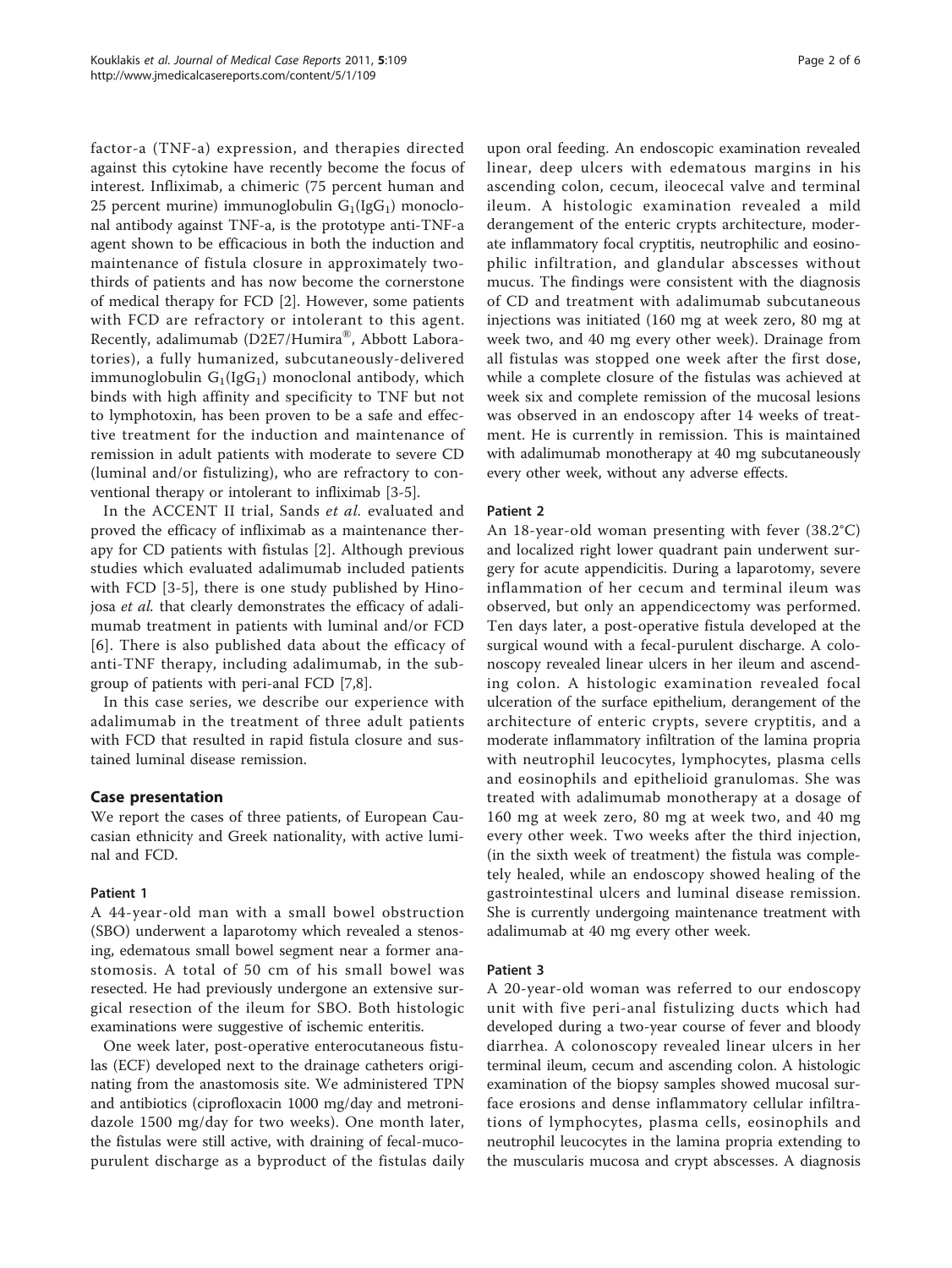of CD was confirmed with a Crohn's Disease Activity Index (CDAI) score of 320 and a Peri-anal Disease Activity Index (PDAI) score of 14. An examination under anesthesia revealed complex peri-anal disease and non-cutting drainage setons were inserted in the fistula tracks. Consequently, she was treated with mesalamine  $(3.2 \text{ g/d})$ , oral prednisolone  $(1 \text{ mg/kg})$  with a tapering schedule, metronidazole (1500 mg/d for 10 days) and ciprofloxacin (1000 mg/d for one month). Three months later, there had been no significant improvement and she continued to require high doses of prednisolone (20 mg/d). A steroid-sparing treatment with azathioprine (100 mg/day) and later with methotrexate (15 mg/wk) failed because of serious drug-induced adverse effects; she developed pancreatitis after six weeks of azathioprine and hepatitis after three weeks of methotrexate. Finally, infliximab (5 mg/kg at weeks zero, two, and six, and then every eight weeks) was administered and resulted in the closure of two of five draining fistula ducts (PDAI score: 7). Unfortunately, during the sixth injection (in the 30th week of treatment), she developed severe acute laryngismus with hoarseness, dyspnea, cyanosis and tachycardia. The infliximab treatment was discontinued. Four weeks later, an endoscopic evaluation showed a recurrence of active luminal CD, while the peri-anal disease had not deteriorated (PDAI score: 7). Treatment with per-oral prednisolone (1 mg/kg) was administered in combination with adalimumab subcutaneous injections at a dosage of 160 mg at week zero, 80 mg at week two and 40 mg every other week. This combination of treatment resulted in a complete closure of the fistulas after seven weeks (PDAI score: 0) and complete remission of luminal CD (CDAI score: 132). Subsequently, the corticosteroids were discontinued while adalimumab was continued as a maintenance treatment at a dose of 40 mg every other week. She has experienced complete fistula closure for the last 18 months without any adverse effects.

# **Discussion**

Our case report describes the cases of three patients with both active luminal and FCD who were treated successfully with adalimumab (Table [1](#page-3-0)). Patient 3, had severe peri-anal FCD, while patients 1 and 2 developed post-operative ECF. In the latter two cases, the development of fistulas was the reason for further endoscopic investigation and the final diagnosis of CD.

In patients 1 and 2, adalimumab treatment was used for three different indications: (1) the failure of other conservative medical treatments for CD (patient 1); as monotherapy in treating a naive patient (patient 2); following an intolerance to infliximab (patient 3). Treatment with adalimumab was proven to be efficacious and safe in all of the three cases.

Remission of active luminal and fistulizing disease was achieved soon after the initiation of adalimumab and sustained thereafter with maintenance doses of adalimumab. No further surgical intervention was necessary and no adverse effects were observed in any of the cases.

The treatment of fistulas, which complicate CD in up to 40 percent of cases, has greatly evolved in the last 15 years, mainly because of improvements in medical therapy including immunomodulators (azathioprine, methotrexate) and biologics (infliximab, adalimumab) [[7](#page-5-0),[8\]](#page-5-0). The advent of immunomodulators and, later, anti-TNFa agents has positioned conservative medical therapy as the first-line treatment for CD fistulas, with surgery reserved for refractory or complicated cases. Several published studies show that TNF-a antagonists (anti-TNF-a) are effective in inducing and maintaining disease remission in patients with CD. Infliximab has been shown to be effective for the treatment of FCD in adult patients with peri-anal fistulas. Infliximab has even been shown to sustain a response in patients who had an initial clinical response with fistulas closure to induction therapy [[7](#page-5-0),[8](#page-5-0)].

The ACCENT II trial assessed the efficacy of infliximab maintenance therapy in adult patients with CD who had at least one draining abdominal or peri-anal fistula over a period of at least three months [[2](#page-5-0)]. All patients received an induction dose of 5 mg/kg in weeks zero, two, and six and afterwards they were randomized to either a placebo or infliximab maintenance therapy (5 mg/kg every eight weeks) for a total of 54 weeks. The data indicated that a maintenance treatment with infliximab was superior to the placebo in patients who responded to infliximab induction therapy at weeks zero, two and six. At week 54, 19 percent of patients receiving the placebo had complete fistula closure compared with 36 percent of patients in the infliximab maintenance group ( $p = 0.009$ ). More recently, adalimumab, another TNF-a antagonist, has been approved in the US and EU for the treatment of CD. Clinical trials have demonstrated that adalimumab is both effective for the induction and maintenance of remission in patients with moderate to severe CD, and safe and efficacious in regaining a medical response in patients intolerant or non-responsive to infliximab [[3-5,7,8](#page-5-0)].

In the CHARM trial, the primary objective was to assess the benefit of two adalimumab dosing regimens - 40 mg every other week and weekly - in maintaining clinical remission at 26 and 56 weeks in patients with moderate to severe CD. Overall efficacy in fistula closure was also assessed, with significant effects of adalimumab on fistula closure observed at 26 and 56 weeks. Complete fistula closure was observed more frequently among patients treated with adalimumab than those who were receiving a placebo: 30 percent and 13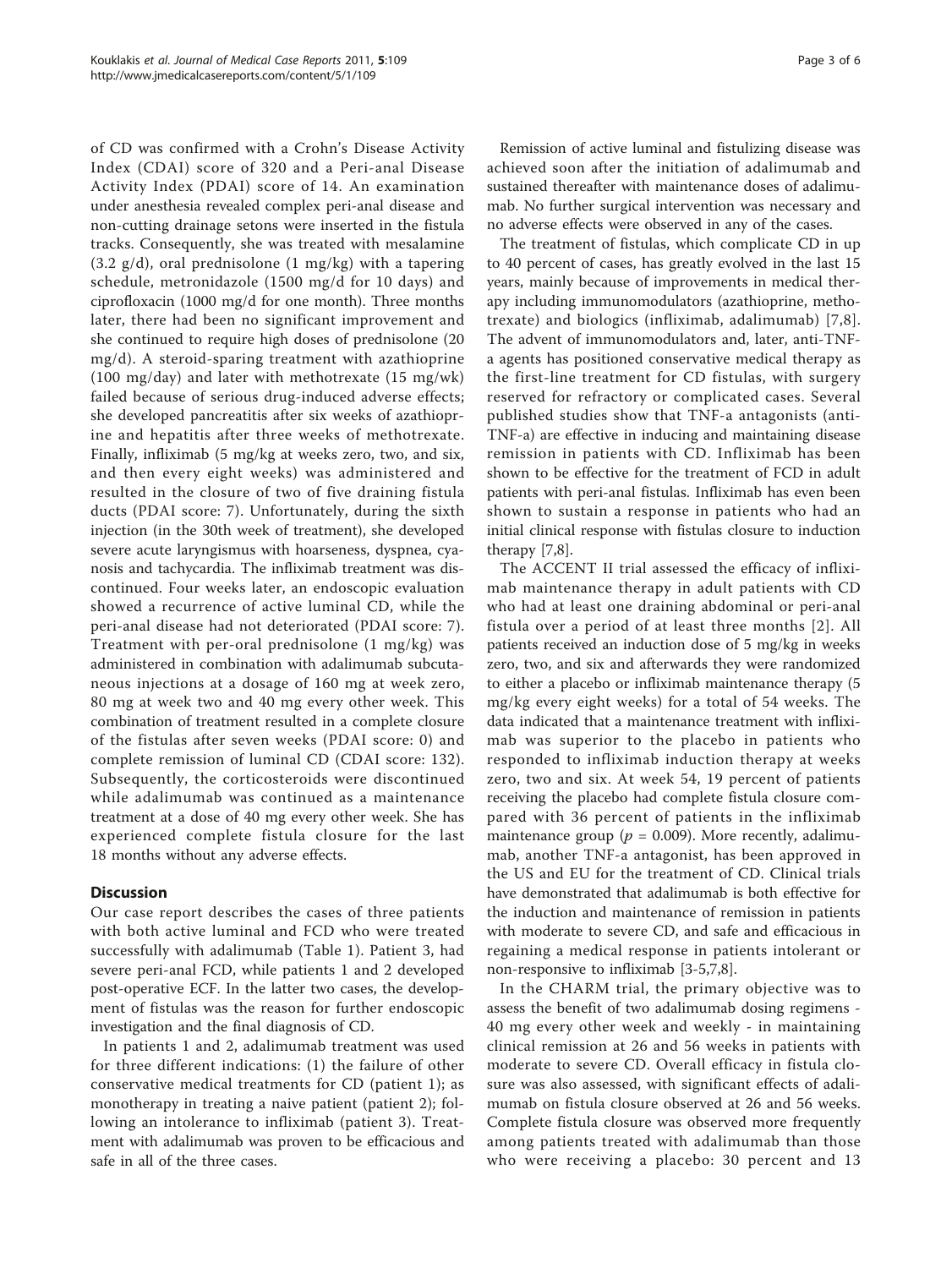| <b>Number</b>  | Case                                              | Luminal<br>$+$ FCD | Fistula type                       | Previous failed and/or intolerant<br>therapies                                                                                                                                          | <b>Current treatment</b>                                                              | Adverse<br>effects | <b>Treatment</b><br>outcome                           |
|----------------|---------------------------------------------------|--------------------|------------------------------------|-----------------------------------------------------------------------------------------------------------------------------------------------------------------------------------------|---------------------------------------------------------------------------------------|--------------------|-------------------------------------------------------|
|                | 44, M ileo-<br>colonic CD                         | Yes                | Enterocutaneous.<br>post-operative | Parenteral nutrition Antibiotics -<br>ciprofloxacine and metronidazole                                                                                                                  | Adalimumab<br>monotherapy [160-<br>80-401                                             | no                 | Luminal<br>disease<br>remission<br>Fistula<br>healing |
| 3              | 20. F ileo-<br>colonic CD<br>peri-anal<br>disease | Yes                | Peri-anal                          | Corticosteroid resistant Antibiotics -<br>ciprofloxacine and metronidazole<br>Azathioprine (fever and pancreatitis)<br>Methotrexate (hepatitis) Reaction to<br>infliximab (laryngismus) | Corticosteroids<br>(tapered off) plus<br>Adalimumab [160-<br>80-401 Seton<br>drainage | no                 | Luminal<br>disease<br>remission<br>Fistula<br>healing |
| $\overline{2}$ | 18. F ileo-<br>colonic CD                         | Yes                | Enterocutaneous.<br>post-operative | No                                                                                                                                                                                      | Adalimumab<br>monotherapy [160-<br>80-401                                             | no                 | Luminal<br>disease<br>remission<br>Fistula<br>healing |

<span id="page-3-0"></span>Table 1 Demographic and clinical details of patients treated with adalimumab

CD: Crohn's disease; M: male; F: female.

percent, respectively, at week 26 ( $p = 0.043$ ) and 33 percent and 13 percent, respectively, at week 56 ( $p =$ 0.016). At week 56, fistula closure was maintained in 100 percent of patients who had complete fistula closure at week 26 [\[4,8](#page-5-0)].

Hinojosa et al. also evaluated adalimumab in a sub-set of 22 patients with FCD who lost response to or could not tolerate infliximab. After adalimumab induction therapy with 160 mg at week zero and 80 mg at week two, 23 percent of patients experienced fistula remission and 41 percent experienced fistula improvement at week four [[6\]](#page-5-0). In addition, adalimumab has been reported as an effective and safe treatment in a pediatric CD patient with severe refractory luminal and fistulizing disease [[9\]](#page-5-0).

Recently-reported data from an extension of the CHARM trial includes a description and analysis of the demographics, disease characteristics and outcome in the sub-group of patients with fistulas treated with adalimumab, along with an evaluation of the two-year maintenance of fistula closure during treatment with adalimumab (ADHERE trial) [[7](#page-5-0)]. This analysis has shown that adalimumab therapy was associated with progressive increases in fistula closure over time, with statistically significant differences between the placebo and adalimumab groups ( $p < 0.05$ ) which were first observed at 16 weeks (15 percent in the placebo group versus 36 percent in the adalimumab group) [[7\]](#page-5-0). For all randomly-assigned patients, there was a significant decrease in the mean number of draining fistulas per day among patients treated with adalimumab by comparison with patients treated with a placebo during the double-blind treatment period (0,88 for the adalimumab group versus 1,34 for the placebo group;  $p = 0.002$ ). Approximately 60 percent of the patients with FCD who were treated with adalimumab had healed fistulas after two years of therapy, while 90 percent of patients with healed fistulas at the end of the CHARM trial maintained closure following one additional year of treatment in the ADHERE trial [\[7](#page-5-0)]. The effect of adalimumab on the number of draining fistulas in each sub-group (based on immunosuppressants, antibiotics or previous TNF antagonists experience) was similar to that observed for the placebo and adalimumab groups [[7](#page-5-0)]. This recent data shows that adalimumab therapy for FCD resulted in a significant and complete healing of draining fistulas, with a safety profile consistent with previous studies on patients with active CD [\[8](#page-5-0)].

Adalimumab is also a well-tolerated treatment for CD in patients who are infliximab naive and for those who do not respond to or are intolerant of infliximab [\[4,5,7](#page-5-0)]. In patients treated with adalimumab, reactions at the injection site are the most common adverse effects, while large series show low rates of serious adverse effects similar to a placebo [\[4,5,7](#page-5-0),[8\]](#page-5-0). Adalimumab also offers the benefits of decreased immunogenicity and the ease of subcutaneous administration. Data from the CLASSIC II trial demonstrated that the percentage of patients developing antibodies to adalimumab was low (2.6 percent) [\[5\]](#page-5-0).

In the case of patient 3, adalimumab therapy resulted in complete disease remission and the closure of perianal fistulas. This fistula healing was maintained for 18 months without adverse effects.

Although adalimumab has been evaluated for its efficacy in the healing of peri-anal fistulas in active CD, there is, as yet, no published data on the use of adalimumab in patients with ECF. In general, patients with inflammatory bowel disease represent a high-risk group for the formation of ECF, as a result of both the process of their disease and the need for multiple surgeries [[10](#page-5-0)-[12](#page-5-0)].

ECF are one of the most complex and challenging complications encountered in surgical practice. The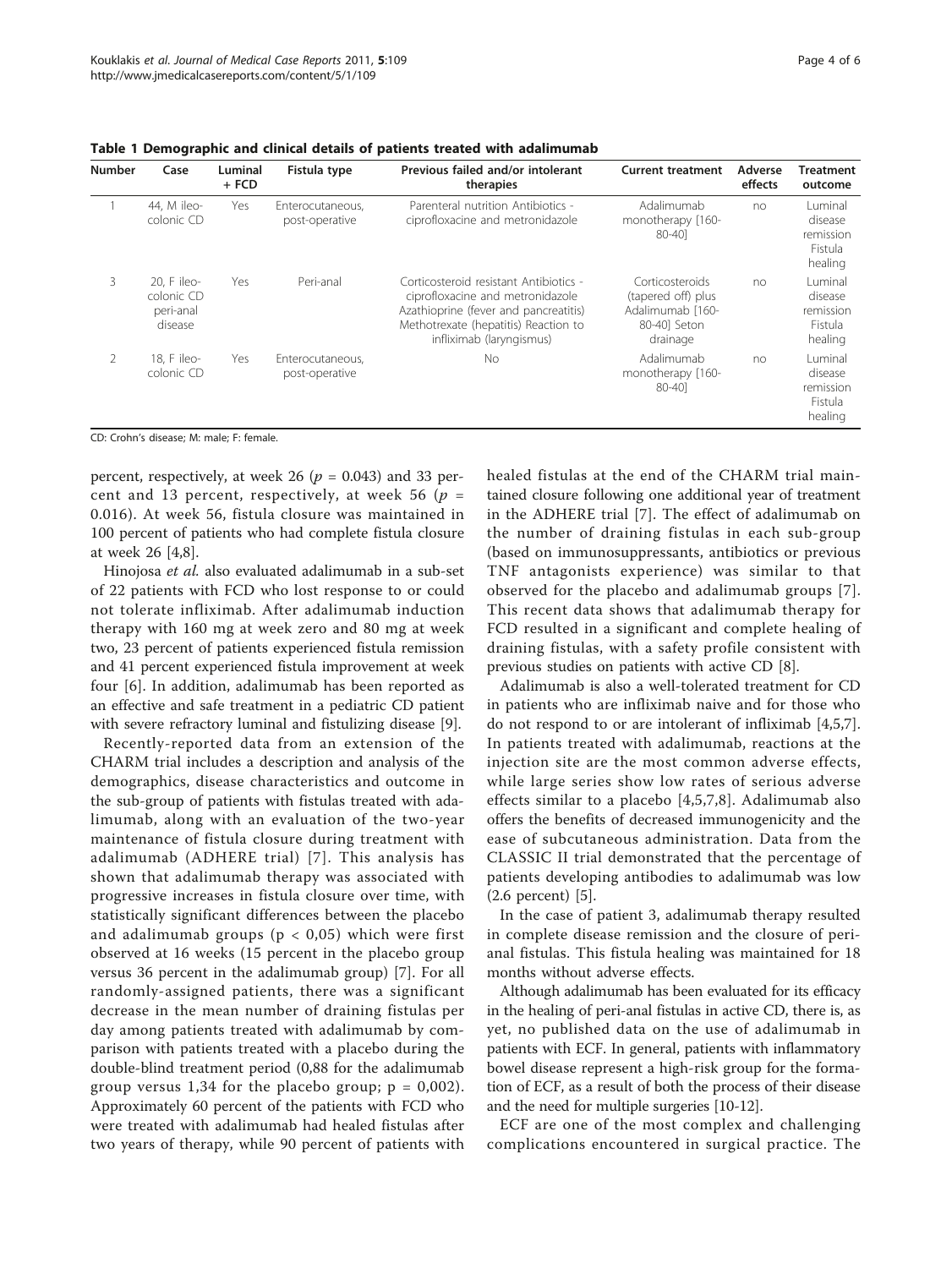majority of them (75 to 85 percent) are post-operative in origin, while spontaneous fistulas account for 15 to 25 percent of all ECF [[12](#page-5-0)-[14](#page-5-0)]. Due to several advances in medical treatment, the rates of spontaneous fistula closure have improved significantly, while mortality remains high, ranging between 5 and 25 percent [\[15](#page-5-0)].

The current management of ECF includes controlling sepsis, optimization of the nutritional state, wound care, assessment of the fistula anatomy, and the timing of surgery and surgical strategy (the SOWATS guideline), with priority given to sepsis treatment and restoration of the nutritional state [[12](#page-5-0)-[15\]](#page-5-0). Independent variables examined in reported studies, which are essential in promoting the spontaneous closure of ECF, include control of malnutrition, hydroelectrolytic imbalance, serum albumin and elimination of sepsis [\[14](#page-5-0)]. In addition, it is generally recommended that patients do not undergo restorative surgery in the three to six month period after the development of ECF [[12-15\]](#page-5-0). Earlier studies also report that the spontaneous closure of ECF is less common in fistulas caused by malignancy or CD and is predominantly seen in colonic ECF, in low-output ECF and in patients with a closed abdomen [[13,14\]](#page-5-0). Moreover, the probability and timing of a spontaneous closure of post-operative ECF is related to the location of the fistula, the site of origin, the output during 24 hours, the type of post-operative ECF and the fistulous tract. Overall, small bowel post-operative ECF have a lower chance of spontaneous closure (~30 percent) compared to colonic fistulas (~85 percent), while jejunal fistulas have a higher rate  $(-40$  percent) compared to ileal fistulas  $(\sim 25$  percent). Multiple post-operative ECF, and those with a complex fistulous tract and high output (>500 ml/ 24 hours), have a low rate of spontaneous closure (3 and 2,5 times higher versus single and low-output post-operative ECF, respectively). Due to these multiple variables, the rates of spontaneous closure of post-operative ECF vary (17 to 71 percent) (Table 2) [\[12-14\]](#page-5-0).

In our case report, we describe the cases of two patients who developed post-operative ECF refractory to classical management with TPN, antibiotics, octreotide and wound care. The sites of origin were the small bowel (patient 1) and the cecum (patient 2) and there were simple fistulous tracts in both cases. Further investigation led to a diagnosis of active CD and treatment with a TNF-a antagonist was initiated. Both patients received adalimumab. We achieved a remission of the disease and a complete spontaneous closure of the postoperative ECF in both cases.

#### Conclusions

The results from a meta-analysis by Peyrin-Biroulet et al. demonstrate that anti-TNF therapy is safe and effective for both luminal and FCD, in patients who are refractory to standard medical therapy. Due to the small sample size of these drugs, it was not possible to perform a sub-group analysis or a direct comparison between anti-TNF agents, however, in an overall analysis, anti-TNF therapy was more effective than a placebo for fistula healing in FCD. The above, more detailed, analysis elevated the results from the ACCENT II study on the safety and efficacy of infliximab in inducing and maintaining fistula closure [[8](#page-5-0)]. The CHARM trial, and more recently the study by Colombel et al. regarding the ADHERE study, showed that adalimumab therapy results in the significant and complete healing of draining fistulas in active FCD. Furthermore, the long-term healing of draining fistulas was maintained over two years from the baseline of the CHARM study, while in the fistula cohort there were no differences in the rate of adverse effects in patients who received adalimumab compared to those who received a placebo [[7\]](#page-5-0).

The presence of active inflammation as a result of CD, following on from or without surgery, predisposes to fistulation. An early diagnosis of ECF, the resuscitation of the patient, the provision of nutritional support and the control of sepsis have decreased morbidity and mortality rates and often result in a spontaneous closure of fistulas. Definitive surgical management should be performed only after the restitution of normal physiology and nutritional improvement; usually after at least six months, but often over a longer period [[12](#page-5-0)-[15\]](#page-5-0).

|  |  |  | Table 2 Treatment management of ECF and outcomes |  |  |  |  |
|--|--|--|--------------------------------------------------|--|--|--|--|
|--|--|--|--------------------------------------------------|--|--|--|--|

| Treatment                                                                                                                                                                                                                                                            | FCF outcome                                                                                                                |
|----------------------------------------------------------------------------------------------------------------------------------------------------------------------------------------------------------------------------------------------------------------------|----------------------------------------------------------------------------------------------------------------------------|
| SOWATS treatment guideline<br>(medical + surgical treatment)                                                                                                                                                                                                         | Mortality: 10-30%<br>Fistula closure: ~87,4%                                                                               |
| Medical treatment<br><b>Alimentary tract rest</b><br>Restoration of circulating volume<br>Restoration of hydroelectrolytic balance<br><b>Nutritional support</b> (optimal TPN)<br>(fistula closure rate: 89-92,3%)<br><b>Controlling sepsis</b><br><b>Wound care</b> | Mortality: 5-25%<br>Spontaneous closure:<br>17-71%                                                                         |
| Restorative surgery<br>Minimal period: >6 weeks                                                                                                                                                                                                                      | Mortality: 9,6%-10,8%<br>(sepsis-related death:<br>$~15,1\%$<br>Surgical closure:<br>52-90.7%<br>Persisting fistula: 3-50% |
| Definitive surgery<br>Minimal period: >6 months<br>(median period: 8 months)                                                                                                                                                                                         |                                                                                                                            |
| Small bowel FCF                                                                                                                                                                                                                                                      | Mortality: $~135\%$<br>Spontaneous closure:<br>$~30\%$                                                                     |
| Colonic FCF                                                                                                                                                                                                                                                          | Mortality: ~22%<br>Spontaneous closure:<br>$~85\%$                                                                         |
| References: [12-15].                                                                                                                                                                                                                                                 |                                                                                                                            |